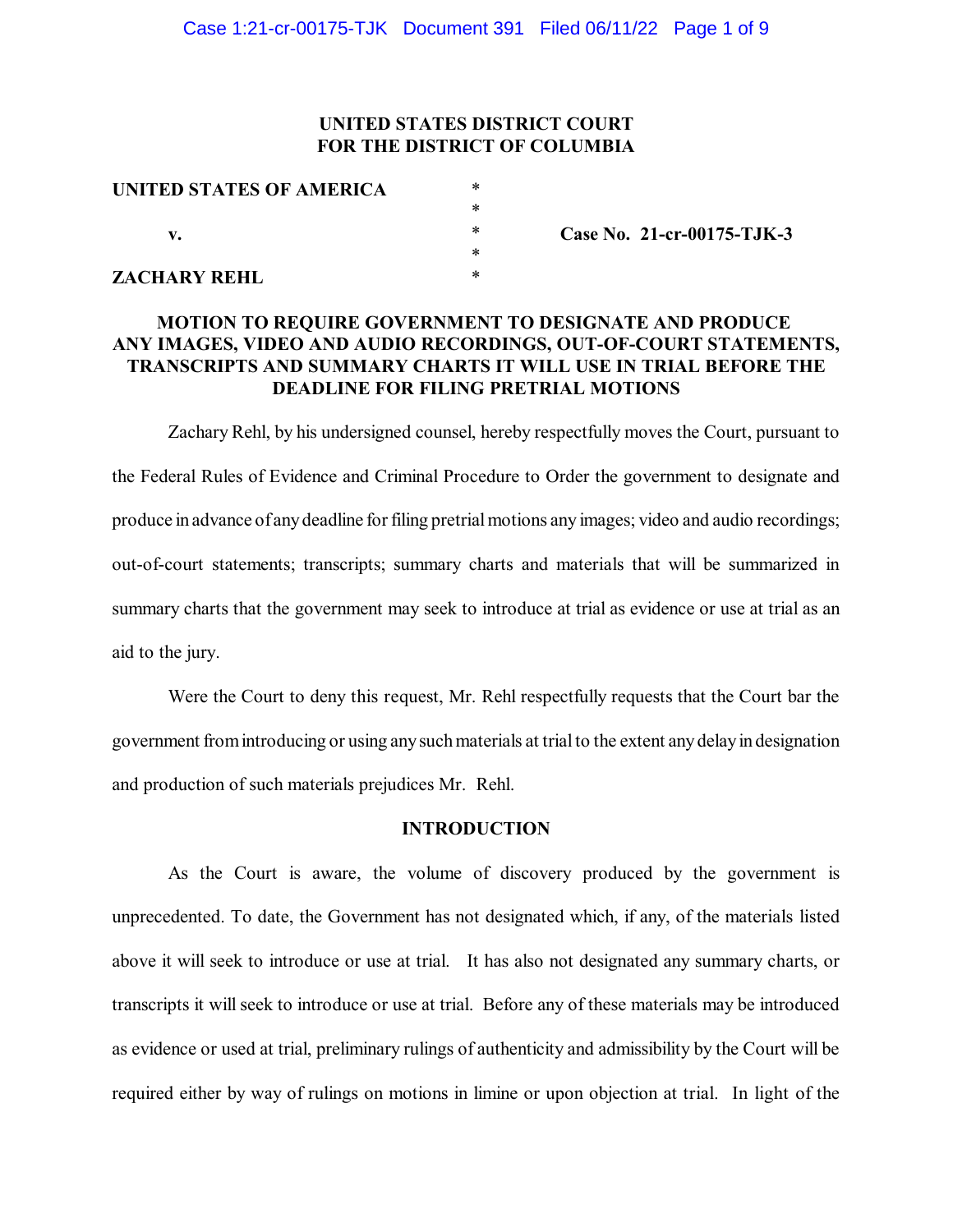#### Case 1:21-cr-00175-TJK Document 391 Filed 06/11/22 Page 2 of 9

volume ofmaterials, a deadline for designation and production ofsuch materialsis necessary to allow for the filing of pretrial motions and an orderly and just resolution of issues without undue delay before trial.

# **I. GOVERNMENT SHOULD IDENTIFY OUT-OF-COURT STATEMENTS IT PLANS TO INTRODUCE**

### **A. Federal Rule of Evidence 801(d)(2)(e)**

In its case in chief, the Government is likely to seek to introduce a number of out-of-court statements. Each of those statements is subject to various evidentiary objections. For example, in order to introduce out-of-court statements, the government will need to show that the statement is not inadmissible hearsay.

Under Rule  $801(d)(2)(E)$ , an out-of-court statement is not hearsay if it is "offered against an opposing party and ... was made the party's coconspirator during and in furtherance of the conspiracy." FED. R. EVID.  $801(d)(2)(E)$ . To admit such a statement, the Court must find by the preponderance of the evidence that: (1) a conspiracy existed; (2) the defendant and the out-of-court declarant were involved in the conspiracy; and (3) the statement to be introduced was made in furtherance of that conspiracy. The "in furtherance of" requirement is a limitation on what statements by co-conspirators may be admitted; mere narratives of past successes and failures, for example, are not admissible. *United States v. Haldeman*, 559 F.2d 31, 110 (D. C. Cir.1976) (en banc), *cert. denied*, 431 U.S. 933 (1977). A "conspirator's casual comments to people outside or inside the conspiracy" are also not admissible under thisrule. *United States v. Tarantino*, 846 F.2d 1384, 1411- 12 (D.C. Cir. 1988). Given the nature of the allegations in this case, it is anticipated that a number of the statements the government will seek to introduce are statements made by persons other than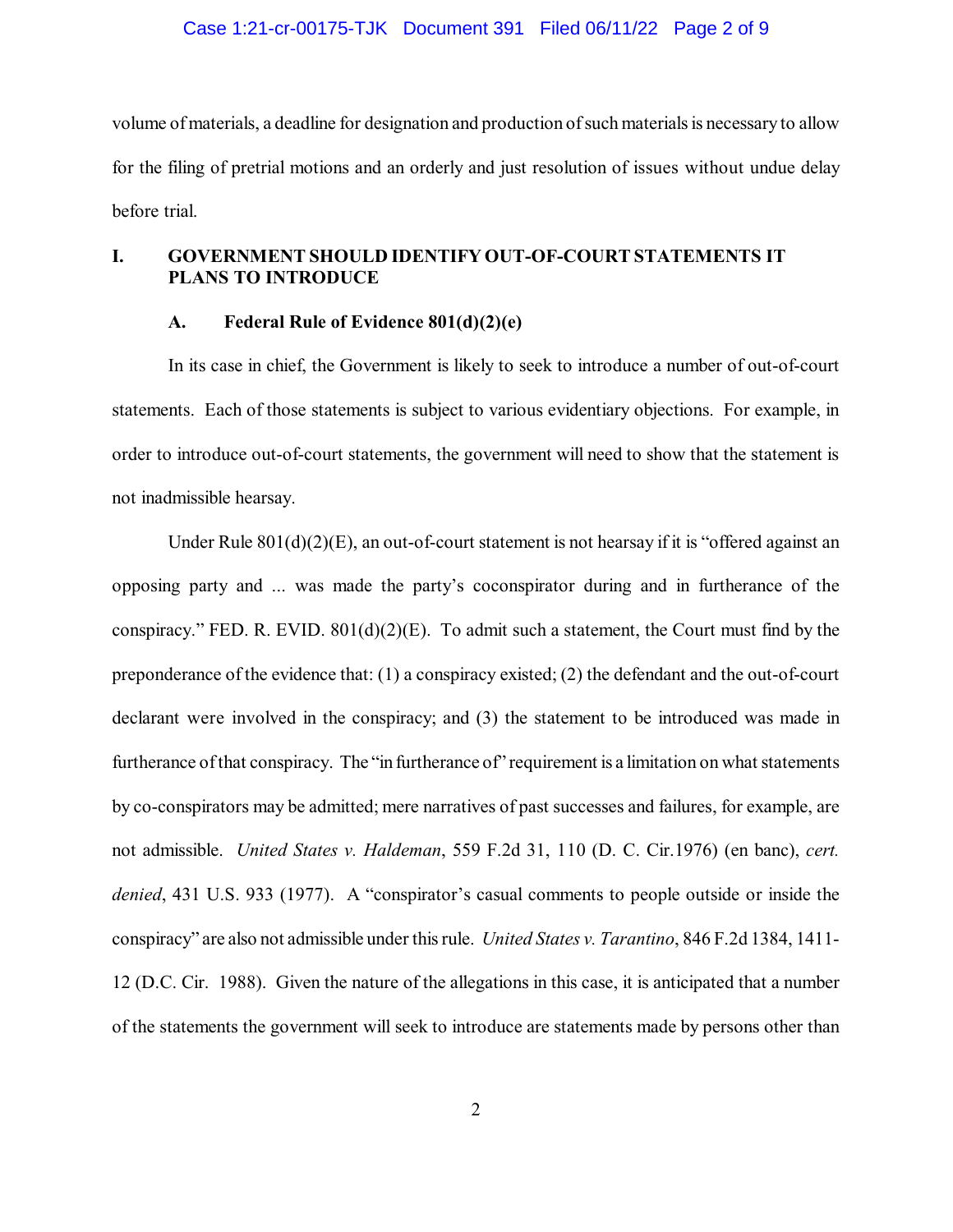### Case 1:21-cr-00175-TJK Document 391 Filed 06/11/22 Page 3 of 9

Mr. Rehl and will not be "in furtherance" of the conspiracy and thus inadmissible. Thus it is anticipated that the government willseek to introduce a substantialnumber ofinadmissible statements or ones subject to evidentiary disputes.

The D.C. Circuit has stated that "the better practice is for the court to determine before the hearsay evidence is admitted that the evidence independent of the hearsay testimony proves the existence of the conspiracy sufficiently to justify admission of the hearsay declarations." *United States v. Jackson*, 627 F.2d 1198, 1218 (D.C. Cir. 1980). *Jackson* did recognize that the Court has discretion not to make such decisions pretrial and admit the evidence conditionally. If at the end, the government has not met its burden under  $801(d)(2)(E)$ , then the Court must strike the inadmissible statements or declare a mistrial. *Id.*

In a case such asthis where it is anticipated that the Government willseek to introduce a large number of out-of-court statements, many of which will not meet the "in furtherance" requirement, the "better practice" would be for these issues to be resolved pretrial. To wait until the end of the government's evidence runsthe risk that the prejudicial effect of the inadmissible evidence would be insurmountable and require a mistrial. Given the volume of out-of-court statements the government is likely to seek to introduce, waiting until the middle of trial to resolve these issues is also likely to unduly delay the trial while a jury sits and waits for the court to make disputed evidentiary rulings. *See, e.g., United States v. Bazezew,* 783 F.Supp.2d 160, 166 (D. D.C. 2011):

> [T]his may be one of those unusual cases where it would be prudent to follow the "better practice" of deciding before trial whether a conspiracy existed, whether these defendants were a part of it, and thus whether the proffered statements allegedly made in furtherance of the conspiracy should be admitted in evidence. Because such a pretrial determination of conspiracy and the admissibility of the alleged co-conspirator statements may be time-consuming, the Court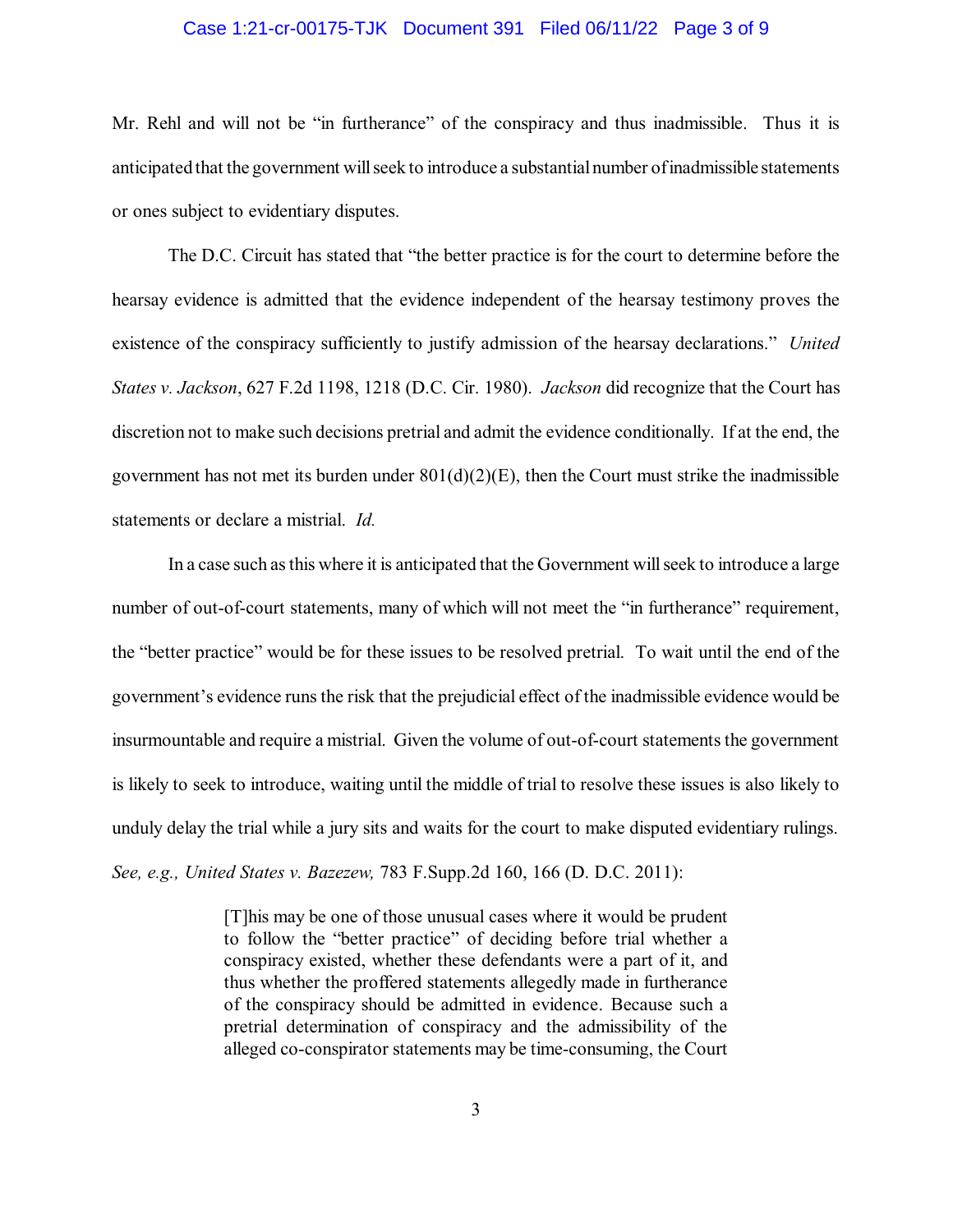will first direct the government promptly to produce to the Court and to the defendants all such co-conspirator statements that it intends to use as evidence at trial. Only after reviewing these statements will the Court be able to determine whether it is necessary or appropriate to conduct what will undoubtedly be a lengthy pretrial hearing or, possibly, to employ some other recognized pretrial procedure.

## **B. Federal Rule of Evidence 106 - Rule of Completeness**

Federal Rule of Evidence 106 permits the contemporaneous admission of portions of writings or recorded statements when the already introduced portions might be misleading unless properly placed in context.<sup>1</sup> Again, in a case such as this, where intent will be a significant issue and the government will seek to present its case in substantial part based on out-of-court statements by others, it is anticipated that the rule of completeness will come up repeatedly. Rule 106 issues must necessarily be resolved pretrial. It would be unworkable and cause undue delay if in the middle of trial, the Court were required to resolve whether additional materials such as video segments or written messages must be introduced under the rule of completeness at the same time as the government moves to introduce an out-of-court statement. It would be difficult if not impossible for defendant to locate and present video segments or messages as a witness sits and the jury waits. Such a procedure would defeat the primary function of Rule 106, which is to preserve fairness and avoid "the specter of distorted and misleading trials." *United States v. Sutton*, 801 F.2d 1346, 1369 (D.C. Cir. 1986).

 $<sup>1</sup>$  Rule 106 provides:</sup>

When a writing or recorded statement or part thereof is introduced by a party, an adverse partymay require the introduction at that time of any other part or any other writing or recorded statement which ought in fairness to be considered contemporaneously with it.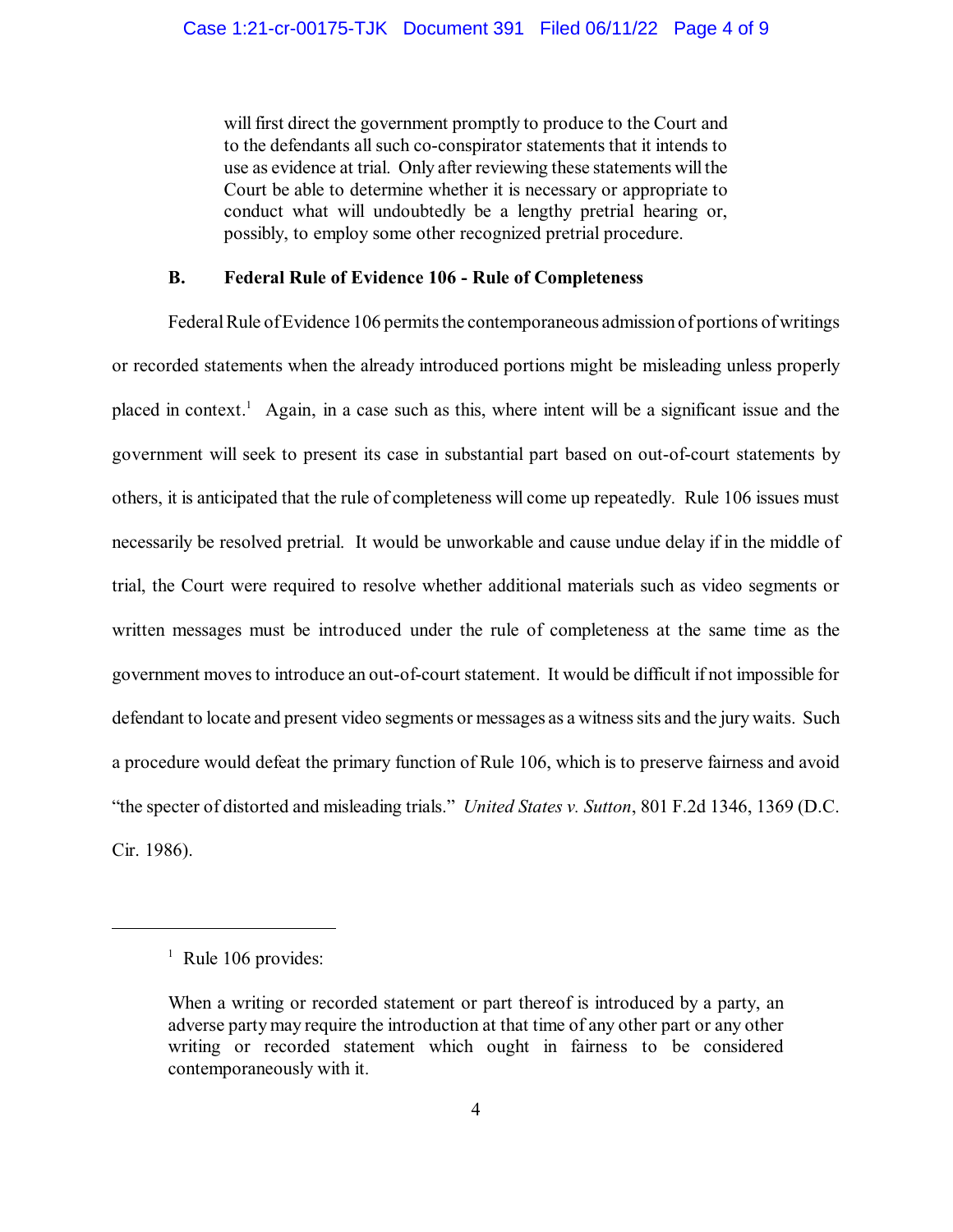Rule 106 explicity changes the normal order of proof in requiring that such evidence must be "considered contemporaneously" with the evidence already admitted. Whether Rule 106 concerns the substance of evidence, however, is a more difficult matter. The structure of the Federal Rules of Evidence indicates that Rule 106 is concerned with more than merely the order of proof. Rule 106 is found not in Rule 611, which governs the "Mode and Order of Interrogation and Presentation," but in Article I, which contains rules that generally restrict the manner of applying the exclusionary rules. Moreover, every major rule of exclusion in the Federal Rules of Evidence containsthe proviso, "except as otherwise provided bythese rules,"16 which indicates "that the draftsmen knew of the need to provide for relationships between rules and were familiar with a technique for doing this." There is no such proviso in Rule 106, which indicates that Rule 106 should not be so restrictively construed.

Rule 106 can adequately fulfill its function only by permitting the admission of some otherwise inadmissible evidence when the court finds in fairness that the proffered evidence should be considered contemporaneously. A contrary construction raises the specter of distorted and misleading trials, and creates difficulties for both litigants and the trial court.

The most sensible course is to allow the prosecution to introduce the inculpatory statements. The defense can then argue to the court that the statements are misleading because of a lack of context, after which the court can, in its discretion, permit such limited portions to be contemporaneously introduced as will remove the distortion that otherwise would accompanythe prosecution's evidence. Such a result is more efficient and comprehensible, and is consonant with the requirement that the "rules shall be construed to secure fairness in administration, elimination of unjustifiable expense and delay, and promotion of the law of evidence to the end that the truth may be ascertained and proceedings justly determined."

Moreover, under this approach the trial court can focus solely on issues of distortion and timing as mandated by Rule 106. The trial court has a wide range of discretion to expeditiously structure the inquiry, as the judge did in this case by requiring Sucher's attorney to point to specific passages of the transcript that ought to have been admitted to avert the distorting effect of the portions already introduced by the government. In addition, the provision of Rule 106 grounding admissionon "fairness" reasonablyshould be interpreted to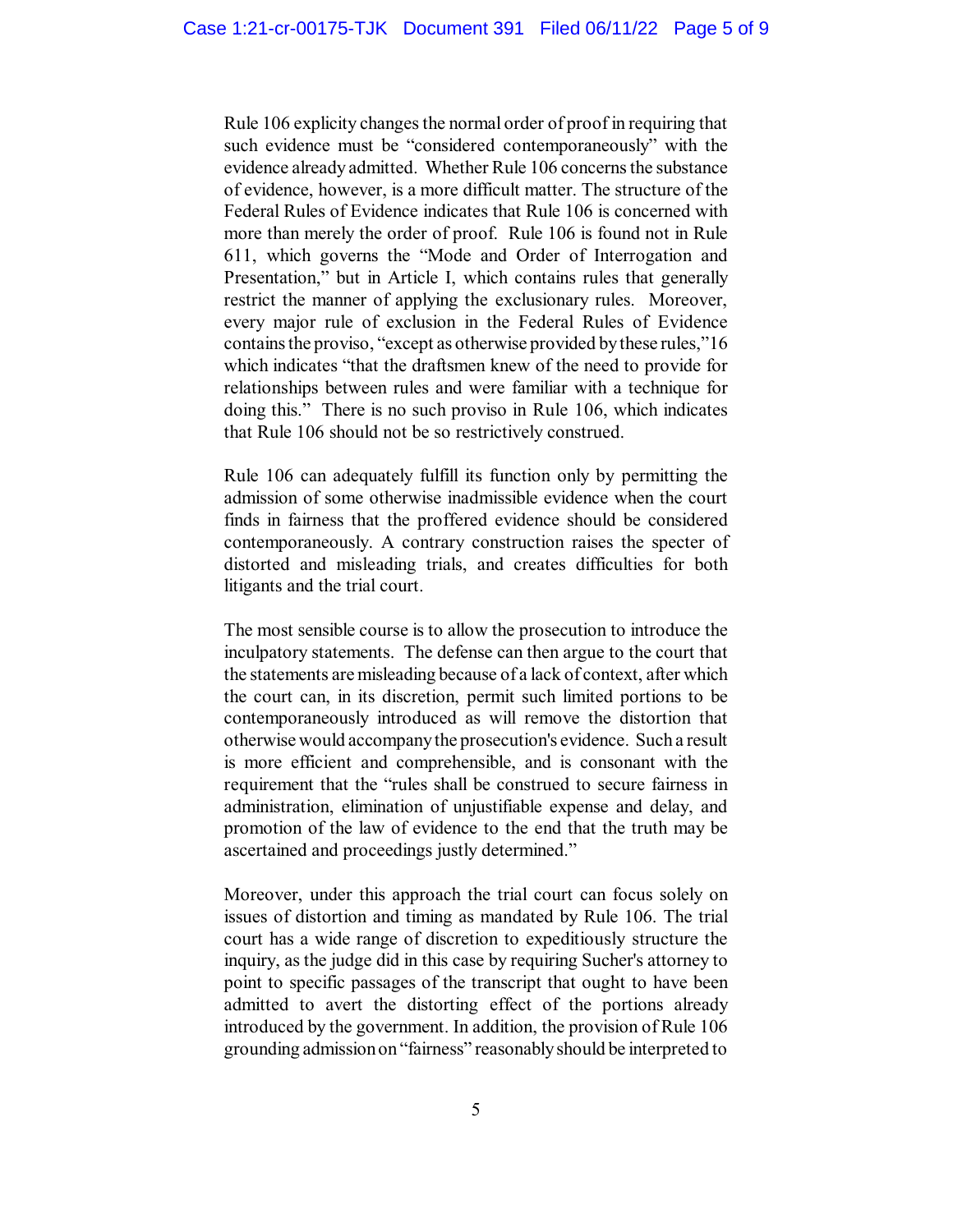## Case 1:21-cr-00175-TJK Document 391 Filed 06/11/22 Page 6 of 9

incorporate the common-law requirements that the evidence be relevant, and be necessary to qualify or explain the already introduced evidence allegedly taken out of context.

The excluded statements would have partially rebutted the government's use of the recordings, and were relevant to Sucher's defense. Since this was a criminal case Sucher had a constitutional right not to testify, and it was thus necessary for Sucher to rebut the government's inference with the excluded portions of these recordings. Under our analysis of Federal Rule of Evidence 106, Sucher should have been permitted to introduce these four portions of the recorded conversation with Peacock if considerations of "fairness" justified contemporaneous admission and consideration.

*Sutton*, 801 F.2d at 1368-70.

. . .

In this case, each of the out-of-court statements the government may seek to introduce may refer or relate to multiple other statements, conversations and video segments, whichMr. Rehlwould be entitled to introduce pursuant to FED. R. EVID. 106. The process of asserting Rule 106 rights in a case such as this will not be workable if such objections can only be made in the midst of trial.

## **C. Recordings and Transcripts**

Recorded conversations create special admissibility problems that are best resolved pretrial. To be admissible, a recording must be "audible and comprehensive enough for the jury to consider the contents." *United States v. Slade*, 627 F.2d 293, 301 (D.C. Cir. 1980). Tape recordings are inadmissible where the "unintelligible portions are so substantial asto render the recording as a whole untrustworthy." *United States v. Monroe*, 234 F.2d 49, 55 (D.C. Cir. 1956). Recordings also must be "authentic, accurate, and trustworthy." *Slade, supra*. Given the volume of recordings the government may seek to introduce, it makes no sense for Mr. Rehl to spend CJA funds to cull through all the thousands of recordings and file anticipatory objections to those which may be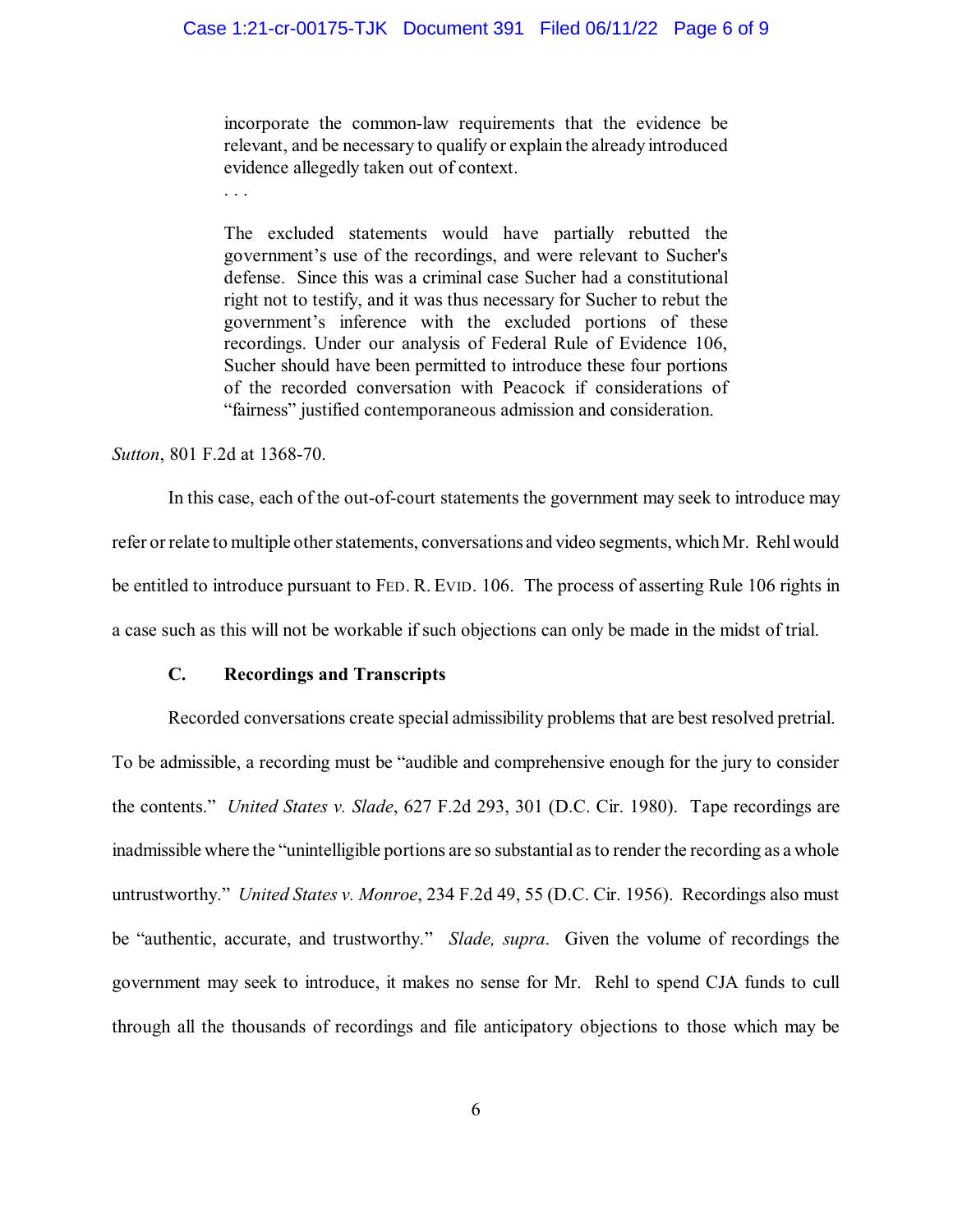### Case 1:21-cr-00175-TJK Document 391 Filed 06/11/22 Page 7 of 9

unintelligible, irrelevant or otherwise inadmissible when the Government will not seek to introduce them.

The practice the D.C. Circuit has approved when the government seeks to use a transcript of a recording in a criminal trial is workable only if the government produces any transcript it intends to use in advance of trial to allow the defense to review and prepare an alternative transcript if necessary:

> We believe that the best practice remains for the parties to devise a stipulated transcript. On many occasions a defendant may object to the accuracy of a transcript and argue that the underlying tape recording is too unintelligible to be effectively challenged. If there is a general objection to the accuracy ofthe transcript, but no alternative transcript is offered, then the judge may review the transcript against the tape and whatever other evidence is presented and certify the transcript's accuracy, but the jury must be informed that the transcript is only one party's version. If a party makes specific objections to the transcript, or offers an alternative transcript, then "the jury is entitled to consider the divergence in two transcripts ofthe same conversation, with the recording of it, as a problem of fact to be resolved in the traditional manner." The jury may be given one transcript containing both versions ofthe disputed portions or two separate transcripts. The parties should each be given an opportunity to put on evidence supporting the accuracy of its version or challenging the accuracy of the other side's version. No matter which of these procedures is utilized, the jury should be instructed that the tape recording constitutes evidence of the recorded conversations and the transcript is an interpretation of the tape. The jury must be instructed that they should disregard anything in the transcript that they do not hear on the recording itself. Moreover, the court must ensure that the transcript is used only in conjunction with the tape recording.

*United States v. Holton*, 116 F.3d 1536, 1542- 43 (D.C. Cir. 1997).

At this stage, the government has not designated which if any recordings it will seek to

introduce nor produced any transcripts of such recordings.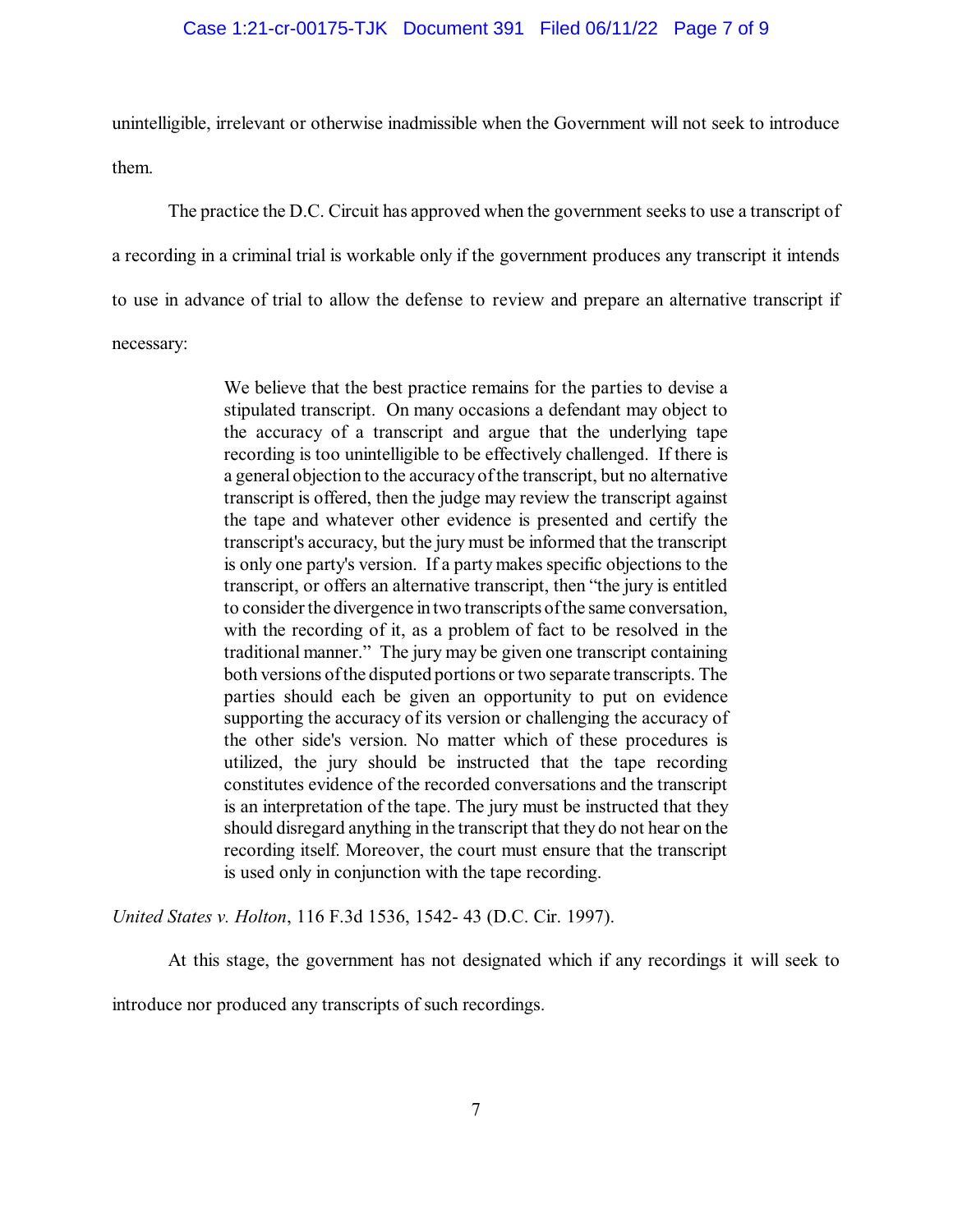#### Case 1:21-cr-00175-TJK Document 391 Filed 06/11/22 Page 8 of 9

Moreover, again under Rule 106, the defense may move to introduce contemporaneously other segments of any recording once the government seeks to introduce a segment rather than the entire recording. Accordingly, as to any recordings and transcripts the Government intends to introduce or use at trial, it should be required to produce a transcript of the entire recording and not merely those segments it may seek to introduce.

## **D. The Government Should Designate the Recordings It Will Use**

At a minimun, the Government should be required to designate which recordings it plans to use at trial so that the Defense can begin to determine whether there are any evidentiary, audibility or completeness issues. This will also allow the Defendants to transcribe any recordings they may deem necessary to confront the recordings the government may seek to introuduce.

## **E. Summary Charts**

Similar logistical and fairness problems arise if the government intends to introduce any summary charts, which it does not produce until after the defendants' deadline for filing motions has passed. Federal Rule of Evidence 106 provides:

> The proponent may use a summary, chart, or calculation to prove the content of voluminous writings, recordings, or photographs that cannot be conveniently examined in court. The proponent must make the originals or duplicates available for examination or copying, or both, by other parties at a reasonable time and place. And the court may order the proponent to produce them in court.

Rule 1006 entitles a defendant to review the charts for accuracy and completeness and requires the proponent of the chart to provide the underlying information at a "reasonable time and place." The government should therefore produce any chartsit may seek to introduce in time for Mr. Rehl to be able to litigate any issues related thereto by the motions deadline.